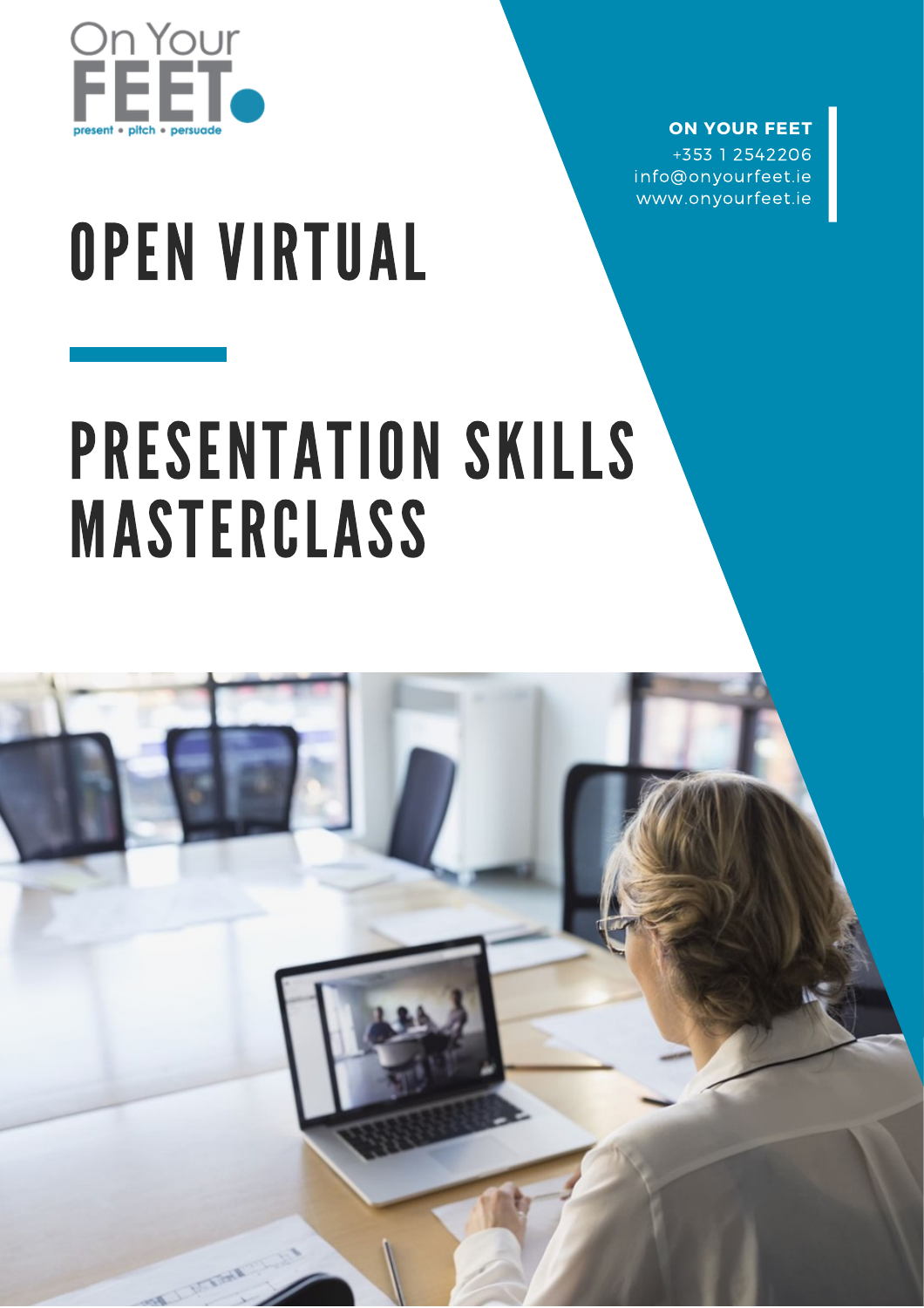#### 2 X HALF DAYS OPEN VIRTUAL PRESENTATION SKILLS **MASTERCLASS**

# PROGRAMME OVERVIEW

We use the latest in video technology to engage with each participant **before** the day of the training.

During this highly interactive online masterclass, delivered in 2 modules, we help each attendee bring their virtual presentation skills to the next level.

While we do cover theory, we do it in a way that facilitates **learning by discovery**, making the content easier to digest and much more memorable.

### WHO WOULD BENEFIT

This programme is for those who wish to improve how they prepare for and deliver presentations.

While we focus on virtual presentations – the skills gained on this programme are relevant to any situation where you have to communicate verbally. This means that tools, techniques and skills are transferrable to help the attendees to **communicate with added impact in any virtual or face-to-face communications**.

It is suitable for those who already have some experience presenting but want to bring their skills to the next level.

Although this is a group event, we make it personal to each attendee.

Before attending the virtual masterclass (via Zoom) we send each attendee a link to our video platform. Through this platform, they have the opportunity to answer some short questions which helps us to get a better idea of their needs.

This means that even though it is a group event, the facilitator can focus on the **individual** needs of each trainee so that they can get the most from the programme.

## THE AIM OF THE PROGRAMME

At the end of this online 2 module programme, the attendees will have gained tools to help them in their preparation, but more significantly will have been given personalised feedback to help them improve their performance.



A REALLY ENJOYABLE SESSION WITH GREAT FACILITATORS. A GREAT BALANCE OF PARTICIPATION. WE WERE MADE TO FEEL VERY COMFORTABLE IN A VIRTUAL SURROUNDING. HIGHLY RECOMMENDED FOR ANYONE STRUGGLING WITH VIRTUAL PRESENTATIONS. THANK YOU!

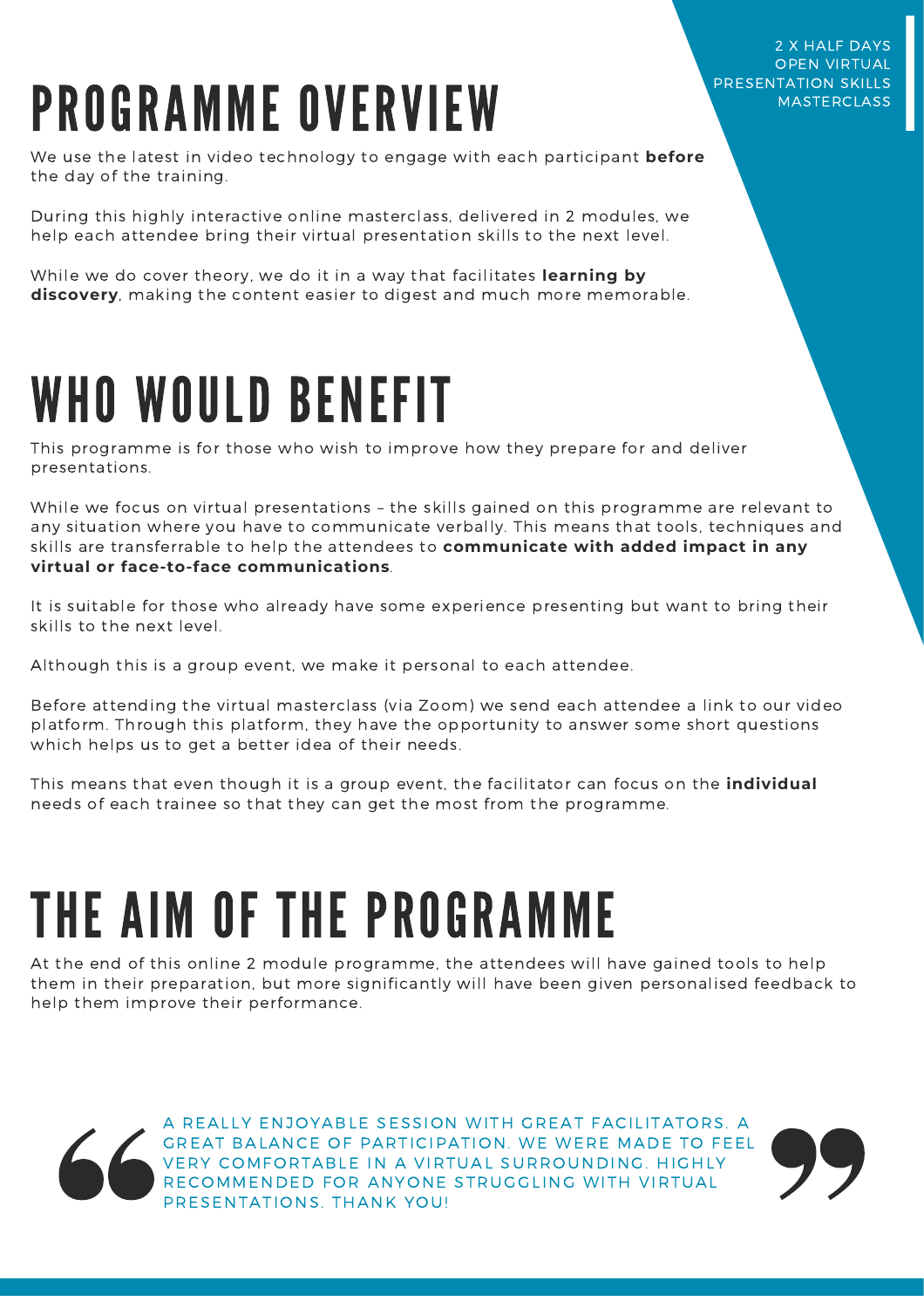# PROGRAMME OBJECTIVES

#### On completion of this programme, attendees will know how to:

- $\bullet$  Implement a simple 3-step matrix to prepare for success
- Identify and enhance their own natural style
- Use the SSS of presenting
- Apply best practice for posture in a virtual setting
- Adjust body language for virtual delivery
- Maximise vocal impact
- Engage and connect with a virtual audience
- Control nerves
- **Present with increased self-confidence**
- 8 ways to open and 8 ways to close a presentation
- O Understand PowerPoint best practice

While there is an overall atmosphere of fun there is also a serious amount of learning taking place. In order to strike the best balance between personal attention and **supportive group dynamics**, we limit the number of attendees to **8**.

### METHODOLOGY

This programme is participatory, fast-moving and will focus on the attendees learning through discovery rather than "lecture-style" delivery.

We deliver via zoom, using a variety of tools and delivery techniques to make this virtual programme varied and engaging. These include:



Attendees are asked a few short questions via video to help build awareness around their current skillset.



Breakout rooms to allow participants to discuss topics in small groups.



Online polls and interactive noticeboard for brainstorming and gathering ideas.



Several opportunities for attendees to contribute formally and ad hoc.



Opportunity for each attendee to do a very short introductory virtual presentation.



1 to 1 brief personalised feedback to each **hightharror** individual on their short introductory virtual presentation.



Individual reflection time.

2 X HALF DAYS OPEN VIRTUAL PRESENTATION SKILLS **MASTERCLASS**